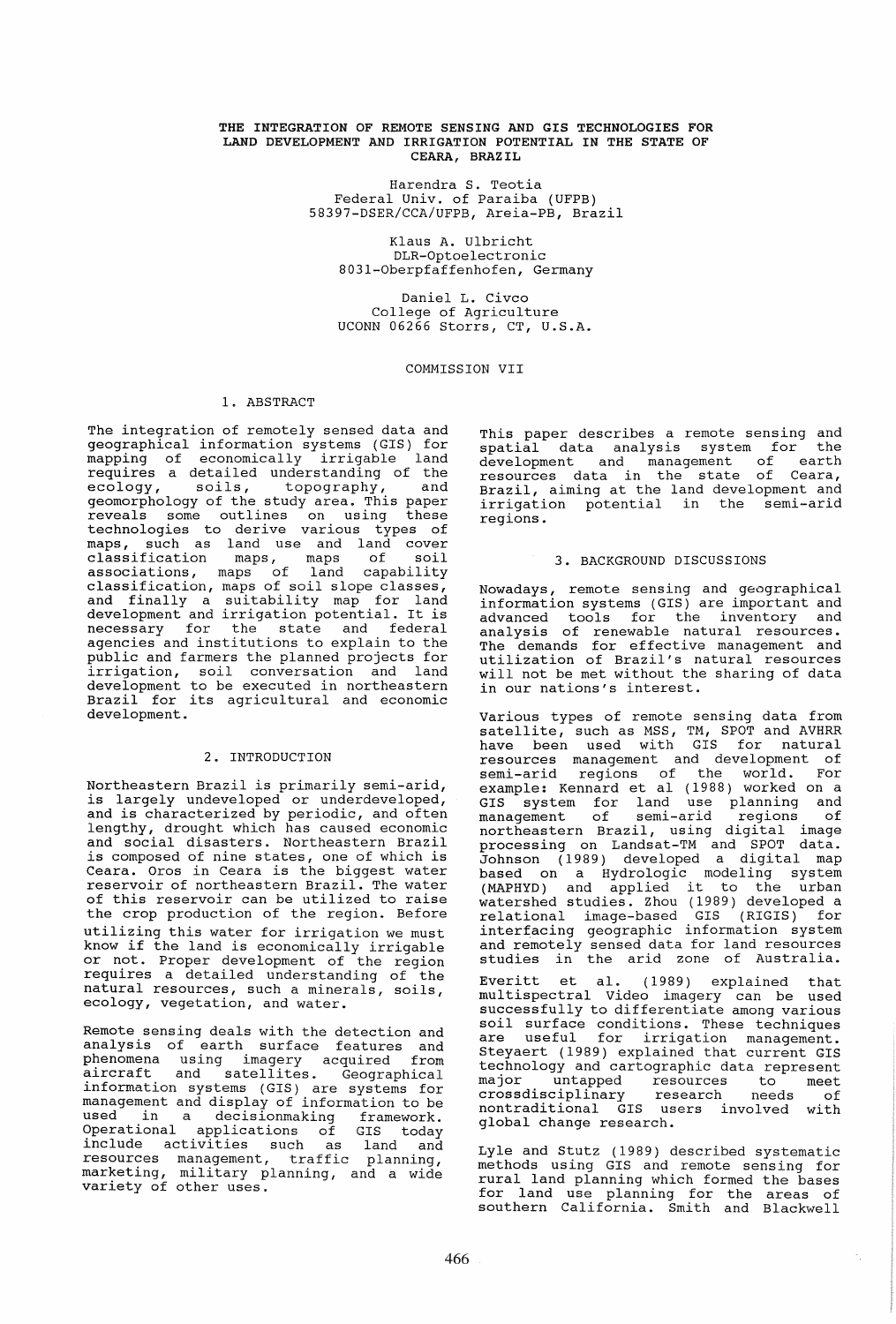developed an image based information system (IBIS) program, which allowed cross correlation of Landsat imagery and topographic data with a variety of environmental data relating to such parameters as surface runoff, drainage basin acreage, and terrain configuration. Easin acreage, and certain configuration.<br>Lo et al. (1990) used GIS technology for the study of changes in land use for the development of new cities. They concluded that this technology may contribute to various types of research, such as management of satellite data, research about natural resources, management and land use planning for irrigation and thematic mapping and environmental control. enchatre mapping and environmental concroit.<br>Neillis et al. (1990) used the Landsat-TM for remote sensing and GIS application for rural land use analysis and found that remote sensing technology, in conjunction with GIS, has served as a valuable approach to the rural resources manager.

Teotia et al. (1990) have used the SPOT HRV for land use/land cover and soil/land classification in the state of Piaui in Northeastern Brazil and found it an inexpensive means of mapping natural resources over a large areas. Hui et ale (1991) used remote sensing techniques combined with ecological and geological information to produce a series of systematic maps for a part of China.

### 4. PROCEDURE

### 4.1 Study area

The study area of this investigation is mainly semi-arid and situated at a distance

of about 400 km from the city of Fortaleza, capital of the state of Ceara. The study area lies between, 39° 03' W to 39°25' W longitude and 6°02 S' to 6°22' S latitude. It has various types of physiological relief and geomorphical forms such as alluvial plains, low land, cultivated fields, hills, rocky and eroded land. Crop production in the area is dependent principally on natural rains as some areas are irrigated with water collected in lakes and ponds during the rainy season. At some places the area is also covered by natural pastures and waste lands.

The area is productive and has good types The area is productive and has good specified Inceptisols and Lithic subgroups, but because of unavailability of sufficient funding for its development as well as inadequate planning, has lagged in its full development compared to many other parts of northeastern Brazil.

#### 4.2 Collection Information of Earth Resources

Data about the components which are necessary for this study are gathered from various sources as follows (s. table 1)

All information is being evaluated for completeness and accuracy. As well, additional Computer Compatlble Tapes .of Landsat-TM are acquired so as to provlde temporal as well as spatial coverage of the

study areas.

# 4.3 Software and Processing of Data

The principal remote sensing image processing system used for our study is processing Syboom assert Digital Analysis System), using a 80386~based super-mlcrocomputer with image display system.

A 1000 by 1000 pixel subscene of Landsat-TM multispectral data (band 3, 4, and 5) was<br>used for analysis. A hybridized<br>unsupervised-supervised classification used-supervised classification<br>approach is used for the analysis of approach is used for the classification of Land use/land cover classification. More that 44 unique sites were visited in the study area, and reference data, such as soil, vegetation, geology, topog7aphr, soil, vegecution, governing to assist in cilmate and concrete classification. Various field supervised classification. The accuracy assessment of the Computer-assisted, satellite -derived earth resources maps which were produced during the execution of this study.

Based on the field observations, 27 training areas were selected, using the interactive capabilities of an image analysis system for the land cover classes of interest. The relevant statistics were generated for these training areas and a<br>generated for these training areas and a<br>maximum likelihood classification was applied to the entire 1000 by 1000 pixel appiled to the choice<br>image. Finally, 12 categories at the Level<br>II of land use/cover classification were If of fand dse, sover sealer. 1976). These<br>selected (Anderson et al., 1976). These<br>level II classes are shown in the modified classification hierarchy given in table 2.

Simultaneous with the selection of training areas for the supervised classification, test area pixels were chosen for each of the categories. These test areas were used the categories: increased to the accuracy to quantify mapping accessing the maximum was assessed by Incorpocting<br>likelihood classification results with their respective ground truth digital maps. This intersective ground the revealed the precategory amount of agreement and precategory discussed in a second tions (USDA, 1975), land capability (USDA, 1966, Brazil, 1983) and slope classes maps (USDA, 1975) were produced by a recoding of and wele producted by the 112 land use and land cover classes of Level II. Six soil Land cover crasses or Errican units, associations, six fand capassis-,<br>and 5 soil slope classes were identified. In each classification the class one was In each class rater. In fact, there were 5<br>goil associations, 5 capability units and 4 soil slope classes. The major units and their characteristics of each map are shown in table 3, 4, and 5.

Geometric correction was applied only after Geometric correction was appried only arter<br>all operations were performed. Eleven control points and the corresponding topographic map received from SUDENE (1972) at the scale of 1 : 100.000 were selected. The x and y coordinates from the image were recorded for each of the 11 points. The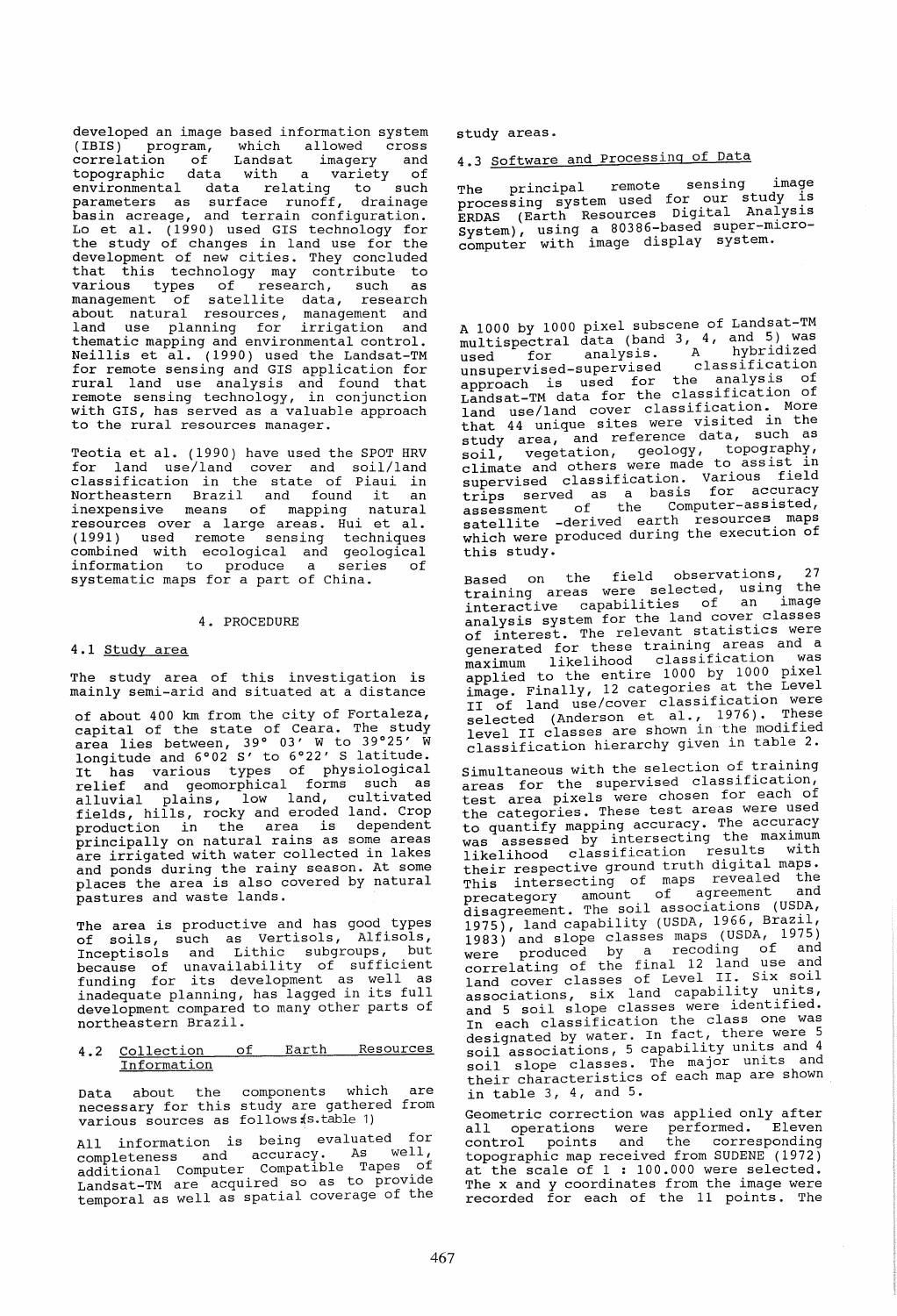Table 1: Earth Resources Information

| Major information                                         | Sources                                                                                  |
|-----------------------------------------------------------|------------------------------------------------------------------------------------------|
| 1. Geology                                                | Satellite data, field survey and                                                         |
| 2. Soils                                                  | existing maps.<br>Existing soil maps of small scale,<br>field survey, technical reports, |
| 3. Land use/cover                                         | satellite data.<br>Existing maps and reports,<br>Satellite data and field survey.        |
| 4. Topography (slope and<br>evaluation)                   | Topographic maps from SUDENE,<br>field survey                                            |
| 5. Forest and vegetation                                  | IBAMA, existing maps, and field<br>survey                                                |
| 6. Climate (precipita-<br>tion, temperature,<br>humidity) | EMBRAPA, UFCE, existed maps and<br>reports                                               |
| 7. Municipality and<br>state limits                       | Administrative units of the cities<br>and states, and SUDENE.                            |

Table 2: Ceara land Use/Land Cover Classification

| No.                                         | Symbols              | Description                                                                                              | Pixels                              | X                            |
|---------------------------------------------|----------------------|----------------------------------------------------------------------------------------------------------|-------------------------------------|------------------------------|
| 1.<br>$\frac{2}{3}$ .<br>$\boldsymbol{4}$ . | W1<br>W2<br>W3<br>W4 | Deep to very deep water<br>Mod. deep to depp water<br>Shallow silted water<br>Shallow and polluted water | 29.340<br>15,606<br>17.568<br>2.770 | 2.93<br>1.56<br>1.76<br>0.28 |
| 5.                                          | U5                   | Urban areas with rock<br>outcrops                                                                        | 16.885                              | 1.69                         |
| б.                                          | C1                   | Cultivated nearly level<br>land                                                                          | 106.569                             | 10.66                        |
| 7.                                          | C <sub>2</sub>       | Sparse to mod. cultivated<br>undulating land                                                             | 207.654                             | 20.77                        |
| 8.                                          | A1                   | Alluvial mod. to dense<br>cultivated land                                                                | 113.948                             | 11.39                        |
| 9.                                          | A <sub>2</sub>       | Alluvial mod. cultivated<br>and eroded undulating land                                                   | 107.670                             | 10.77                        |
| 10.                                         | F1                   | Dense caatinga mixed<br>forest on hills                                                                  | 7.090                               | 0.71                         |
| 11.                                         | F2                   | Mod. dense caatinga forest<br>on undulating topography                                                   | 57.421                              | 5.74                         |
| 12.                                         | F3                   | Sparse caatinga forest on<br>eroded shallow and<br>undulating land                                       | 317.479                             | 31.75                        |
| Total:                                      |                      |                                                                                                          | 1.000.0                             | 100,00                       |

image positions of these coordinates were interactively identified and an affine transformation matrix was calculated (RMSE 1 pixel). None of the control points was rejected. Finally, the five types of earth **resources** information listed previously were derived from the geometrically were derived from the geometrically<br>corrected image. The first four maps were prepared by recoding the digital land use and land cover classification. The recoding was possible because of the high degree of correlation of land use and land cover with<br>the features of other maps. Field the features of other maps. Field<br>investigations conducted at the sites conducted at the sites confirmed this relationship. The first four earth resources information layers derived from analysis of the Landsat-TM imagery and collateral data were weighted for their relative importance. Finally, these relative importance. Finally, these<br>weighted variables were combined in a logical model to generate a suitability classification for land development and irrigation potential. (Figure 1). Accuracy

was assessed by intersecting the maximum<br>likelihood classification results with likelihood classification results their respective ground truth digital map which revealed the per-category agreement and disagreement.

Environmental satellites such as Landsat-TM have been used effectively for our objectives. Not only can maps be made, but also the means to update them are at hand. Complex analysis of the interaction of many factors can be carried out simultaneously. This methodology involves a coordination of Ints methodology involves a coordination of as well as maintenance of the derived information with the geographic data base management sub-system.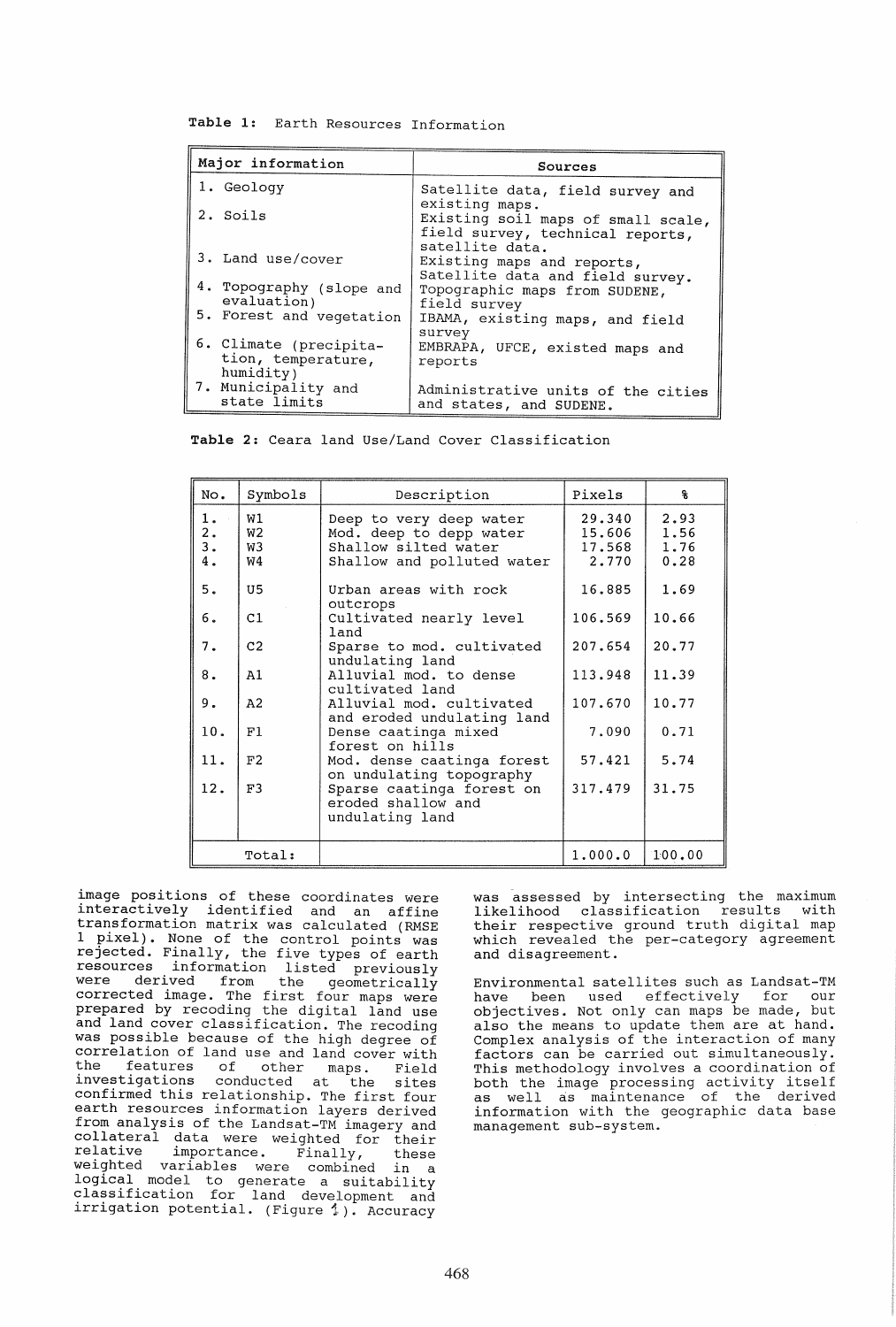

Figure 1: AN EXAMPLE OF THE USE OF A SUITABILITY MODEL FOR LAND DEVELOPMENT AND IRRIGATION POTENTIAL IN THE CEARA STATE OF NE BRAZIL

### 4.4 Main Model Designs

Under this study, various earth resource models are prepared to integrate the results for the development and management of the land. Main models are derived from a set of seven or eight components, each of which is directed towards a specific land management and irrigation potential management and irrigation potential<br>objective. As an example, the suitability

model is derived from several components: geology, topography, soils, hydrology, vegetation, climage (Figure1 ). Geologic analysis considers the texture and structure and consistency of the different structure and consistency of the different<br>parent materials and their resistance to erosion. The topographic landscape submodel permits analysis of the environmental characteristics of a site in relation to elevation, slope and their direct and indirect relationship to irrigation and indirect relationship to irrigation and<br>development of the land. Soils at the level of subgroups are placed in the correct classification based on their morphological characteristics and fertility. The natural vegetation submodel<br>can be used to determine the optimal vegetation species for each area in a site and their capacity to check the erosion. The hydrology submodel can be used to explain drainage patterns, surface water presence, and the possibility of subsurface water. The land use and land cover submodel identifies different levels of the land use and land cover classification system

considering the climate and site of the considering the crimate and is a considering The principal purpose of each model will be to provide sufficient up-to-date to provide sufficient up-to-date<br>information to land use planners at both the regional and state levels. The models the regional and beaco recorder. may be used for suggesting soil<br>conversation practices such as soil and water management, reclamation procedures, and finally land development and irrigation purposes, to know the land is economically irrigable or not. Models are designed to be<br>altered according to the site, time altered according to the requirements and policies of a particular region.

# 5. RESULTS AND DISCUSSIONS

A more rigorous, quantitative measure of accuracy performed using the test area, indicated that some categories were classified and mapped more reliably than classified and mapped more reliably than<br>others. The accuracy of the extracted features relative to the original map data<br>was higher than the preliminary results of<br>this investigation. The overall was higher than the preliminary results of<br>this investigation. The overall<br>classification accuracy was 81.3 %, classification accuracy was 81.3 %, classification docaller<br>satisfactory with respect to the classification categories used for this study. The overall classification accuracy, however, is often not a good indicator of reliability because it accounts for pixels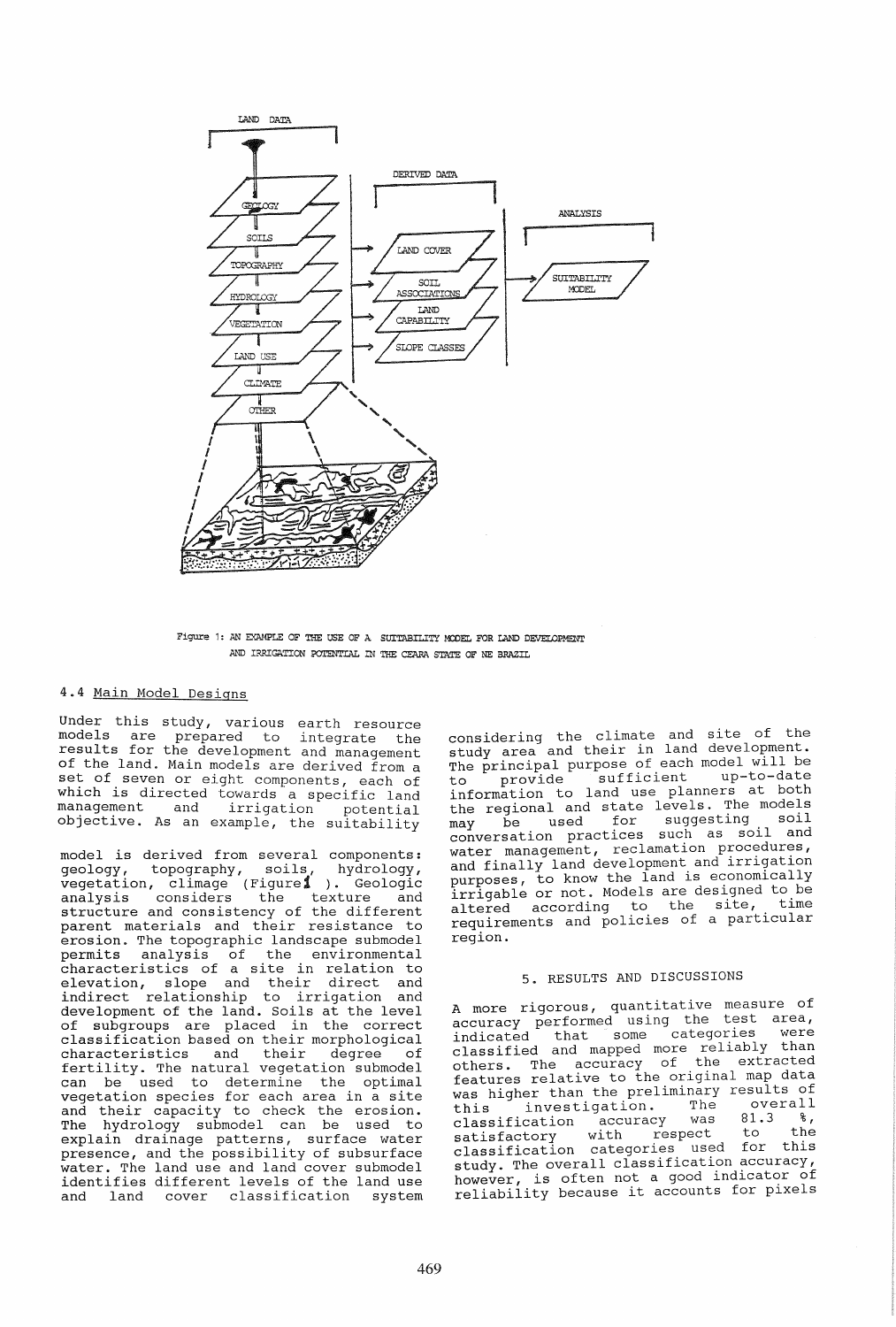### Table 3: Ceara Soil Associations

| No.             | Mapping Units                         | Pixels used              | g            | Explanation                                                                         |  |
|-----------------|---------------------------------------|--------------------------|--------------|-------------------------------------------------------------------------------------|--|
| 1.              | Water                                 | 65.284                   | 6.53         | LSGR=Lithic Sub-<br>Groups                                                          |  |
| 2.              | Urban/Barren                          | 16.885                   | 1.69         | RO=Rock Outcrops                                                                    |  |
| з.              | $V(HU) - FA-CU$                       | 314.223                  | 31.42        | UP=Ustipsamments                                                                    |  |
| 4.              | UF-UP-UO                              | 221.618                  | 22.16        | UO=Ustorthents                                                                      |  |
| 5.              | LSGR-RO-UO                            | 64.511                   | 6.45         | HU=Haplustalfs                                                                      |  |
| 6.              | $LSGR-HU(V)-RO$                       | 317.479                  | 31.75        | UF=Ustifluvents                                                                     |  |
|                 |                                       |                          |              | V =Vertisols                                                                        |  |
| Total:          |                                       | 1.000.000                | 100.00       |                                                                                     |  |
|                 | Table 4: Ceara Land Capability        |                          |              |                                                                                     |  |
| No.             | Mapping units                         | Pixels used              | š            | Explanation                                                                         |  |
| 1.<br>2.        | Water<br>Urban/Barren                 | 65.284<br>16.885         | 6.53<br>1.69 |                                                                                     |  |
|                 | Moderately good land for cultivation: |                          |              |                                                                                     |  |
| з.              | <b>IIIs</b>                           | 314.223                  | 31.42        | Soil problems                                                                       |  |
| 4.              | <b>IIIes</b>                          | 221.618                  | 22.16        | Erosion<br>and                                                                      |  |
|                 |                                       |                          |              | soil problems                                                                       |  |
|                 | Relatively good<br>cultivation:       | land for cultivation     | $+$          | Marginal<br>land<br>for                                                             |  |
| 5.              | IVes/VIs                              | 317.479                  | 31.75        | Erosion<br>and<br>soil problems                                                     |  |
|                 | Land not suited for cultivation:      |                          |              |                                                                                     |  |
| б.              | VIIes                                 | 64.511                   | 6.45         | Erosion<br>and<br>soil problems<br>Land good for<br>pasture<br>and<br>afforestation |  |
| Total:          |                                       | 1.000.000                | 100.00       |                                                                                     |  |
|                 | Table 5: Ceara Slope class name:      |                          |              |                                                                                     |  |
| No.             | Mapping units                         | Pixels used              | g            | Explanation                                                                         |  |
| ı.              | Water                                 | 65.284                   | 6.53         |                                                                                     |  |
| 2.              | Urban/Barren                          | 16.885                   | 1.69         |                                                                                     |  |
| з.              | $1 - 5$ 8                             | 535.881                  | 53.58        | Under A-C Classes                                                                   |  |
| 4.              | $5 - 15$ $8$                          | 317.479                  | 31.75        | Under C-E Classes                                                                   |  |
| 5.              | 15 % and more                         | 64.511                   | 6.45         | Higher<br>than<br>Е                                                                 |  |
|                 |                                       |                          |              | Classes                                                                             |  |
| Total:          |                                       | 1.000.000                | 100.00       |                                                                                     |  |
| <b>Table 6:</b> |                                       | and irrigation potential |              | Ceara Suitability Classification for Land Development                               |  |
| No.             | Mapping units                         | Pixels used              | န္           | Explanation                                                                         |  |
| 1.              | Water                                 | 65.284                   | 6.53         |                                                                                     |  |
| 2.              | Very Poor                             | 64.511                   | 6.45         | V. Poor for Irrigation                                                              |  |

3. Poor 16.885 1. 69 Poor for Irrigation 4. Fair 317.479 31.75 Fair for Irrigation 5. Good 535.841 53.58 Good for Irrigation Total: 1.000.000 100.00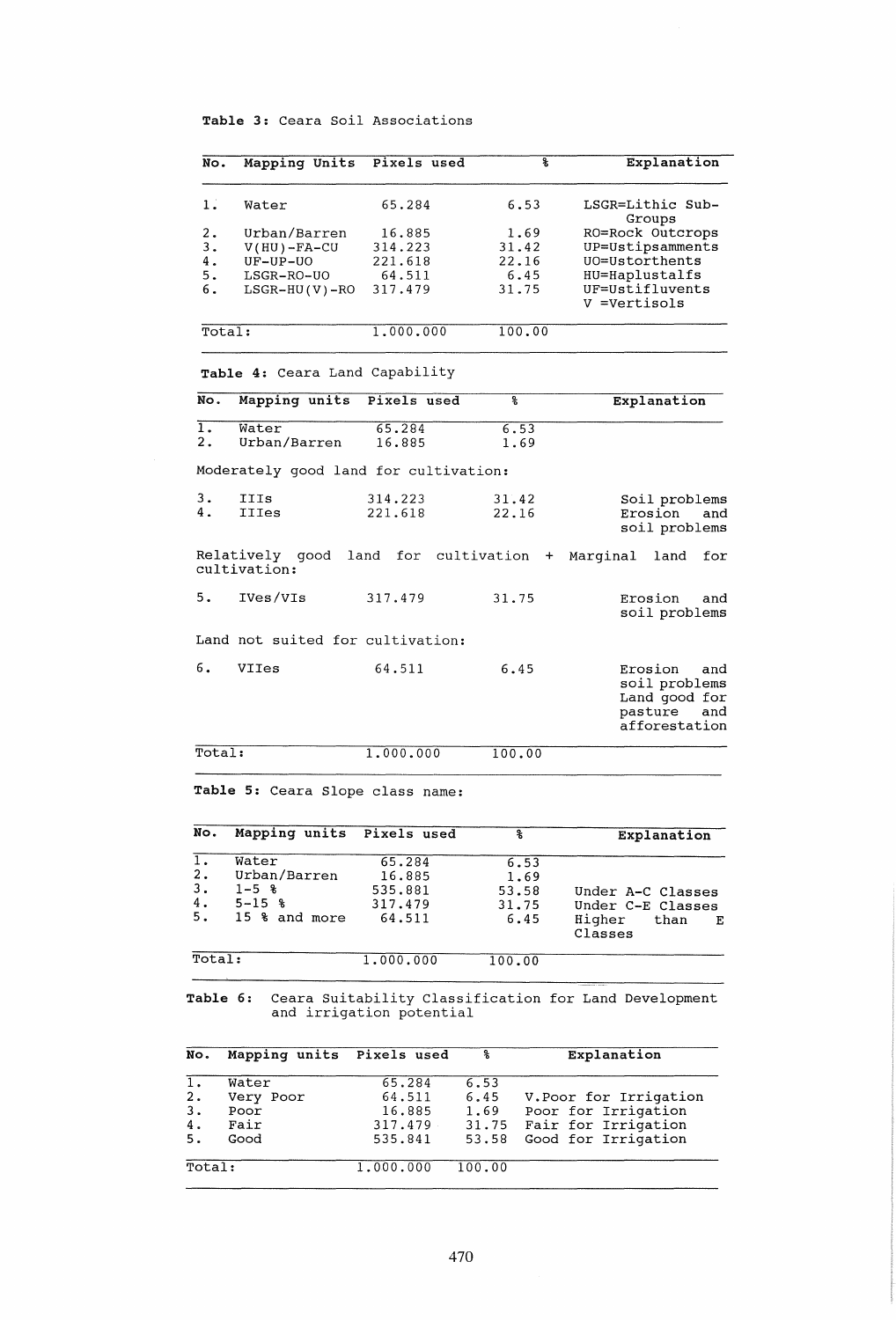that are correctly classified and not measure commissions (false inclusions of pixels) that were omitted from correct classification into other categories. Brennan et al. (1989) explained that to accurately evaluate the reliability of this type of investigation (disregarding human intervention errors) individual classes should be inspected for agreement with the ground truth data and the extent of the commissions evaluated.

Deep to very deep water (W1); moderately deep to deep water (W2); shallow silted water (W3); urban areas with rock outcrops  $(U1)$ ; cultivated nearly level land  $(Cl)$ ; alluvial moderately to dense cultivated land (AI); dense caatinga mixed forest on hills (Fl); and moderately dense caatinga forest on undulating topography (F2 ) classes have shown the better results in terms of high percentage agreement with ground truth data (76-100 %) and relatively low percent commissions (0.09-15.8 %). These results show that the digital data of these classes are spectrally homogeneous and easily discriminated from other classes of the region. The other classes such as shallow and polluted water (W4); sparse to moderately cultivated undulating land (C2); alluvial moderately cultivated and eroded land (A2) and sparse caatinga forest on eroded shallow and unbdulating land (F3) eroded shallow and unbdulating land (F3)<br>are more spectrally heterogeneous and are more spectrarry moderogeneeds and accuracy (53.83 to 71.82 %) and high commission percentage (23.80 to 47.72 %).

It is concluded that the inability to discriminate among certain classes is due to the spectral similarity between categories, and is a problem with pattern recognition (Maximum likelihood classification) method dealing with per pixel spectral data alone. Other spatiallyoriented data are required to augment and enhance the classification process (Civco, 1987). The classification shows that the percentage accuracy is decreased as the level of detail is increased. The more spectrally heterogeneous areas also reduce the accuracy percentage of the classification. The following tables 3, 4, 5, and 6 give the characteristics of the s, and  $\sigma$  give the endrabedribered or the class names and suitability map for land development and irrigation potential, derived from the original 44 categories of

the digital land use and land cover map using RECODE and INDEX programs of ERDAS system.

### 6. GENERAL CONCLUSIONS

 $\sim t$ 

- 1. Digital interpretation of Landsat-TM of 30 m resolution imagery proved to be effective in determining detailed assessment of land use classes, soils and surface hydrology.
- 2. Classification became less accurate as the level of detail was increased. The relatively low accuracies of some categories at the Level II were categories at the Level II were<br>attributed to cross-confusion among the related categories.
- 3. Accuracy assessment of the digital classifications showed that some categories such as water, forest and alluvial land were identified more accurately than other categories.
- 4. In terms of operational reliability, the per pixel maximum likelihood classification of Landsat-TM image data offers the most satisfactory results. The reliable acceptable categories may be used as a framework for the addition of residual classes through a more conventionalapproach (Photointerpretation) .
- 5. Maps of soil associations, capability classification and slope class names prepared us ing the RECODE program and other information may be used for detailed planning and development and management of the region.
- 6. The suitability map for land development and irrigation potential will be very beneficial for agricultural development,<br>soil conservation management and soil conservation management irrigation projects in the region.

### 7. LITERATURE CITED

- 1. Anderson, J.R., E.E. Hardy, J.T. Reach and R.E. Witmer. 1976. A land use and<br>land cover classification system for use with remote sensing data. U.S. Geological Survey. Reston, VA. (USA) , Profession Paper 964, 28 pp., illus
- 2. Civco, D.L.1987. Knowledgebased classification of Landsat-Thematic Mapper digital imagery. Ph.D. Dissertation. The University of Connecticut, Storrs, CT, (USA), pp. 214.
- 3. Everitt, J.H., Escobar, D.E., Alaniz, M.A. and M.R. Devis. 1989. Using Multispectral Video Imagery for detecting spectral viaco imager, for accecting<br>soil surface conditions. In: Photogrammetric Engineering and Remote Sensing (ASPRS), Falls Church, Virginia (USA), pp. 467 -4 71.